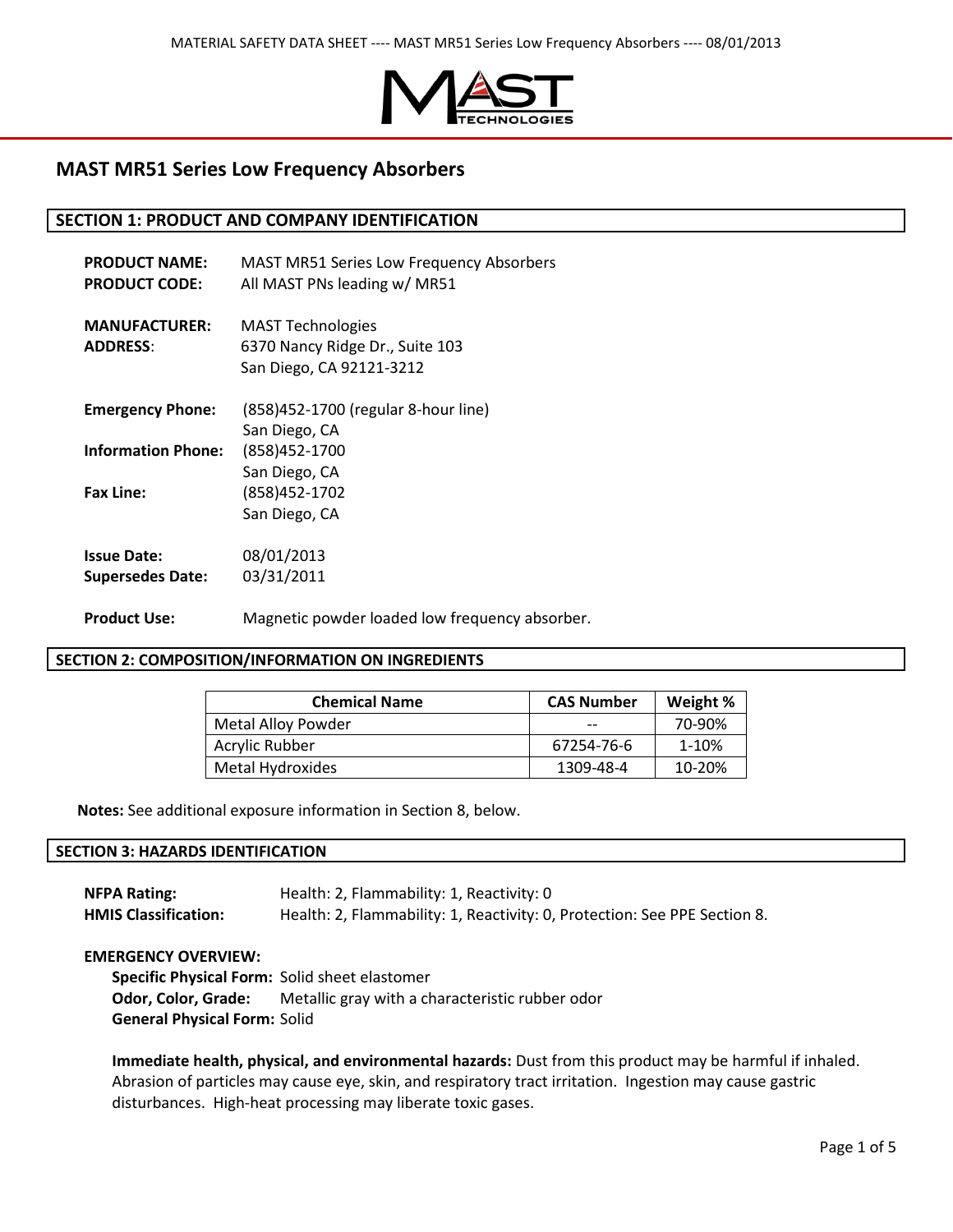### **POTENTIAL HEALTH EFFECTS:**

**Eye Contact:** Contact with dust may cause irritation to the eyes. Symptoms may include redness, watering, itching, or a burning sensation in the eyes.

**Skin Contact:** Contact with dust does not generally cause skin irritation.

**Inhalation:** High concentrations of airborne dust may irritate the respiratory tract, including the nose, throat, and lungs. Symptoms may include coughing, nausea, headaches, or dizziness.

**Ingestion:** Ingestion may cause irritation to the gastrointestinal tract but is unlikely to occur in industrial or commercial use.

**Chronic:** Long-term inhalation of metallic dust particles results in siderosis, a benign pneumoconiosis.

#### **SECTION 4: FIRST AID MEASURES**

**Eye Contact:** Immediately flush eyes with plenty of water. Remove contact lenses. Flush with water for at least 15 minutes while occasionally lifting lower and upper eyelids. If irritation persists seek medical attention.

**Skin Contact:** Wash material from the skin thoroughly with soap and water. If irritation persists seek medical attention.

**Inhalation:** Remove to fresh air and rest in half-upright position. If breathing is difficult administer oxygen. Never give anything by mouth to an unconscious person. Get medical attention if symptoms develop.

**Ingestion:** If conscious, immediately rinse mouth and give large amounts of water to drink. Never give anything by mouth to an unconscious person. Seek immediate medical attention.

**Notes to Physician:** High heat processing of this product may liberate thermal decomposition gases, which when inhaled can result in polymer fume fever. This condition is characterized by influenza-type symptoms (fever, cough, and malaise), which usually occurs within a few hours and resolves within 48 hours. Following severe exposure the patient should be kept under medical surveillance for at least 48 hours since delayed pulmonary edema may develop.

#### **SECTION 5: FIRE FIGHTING MEASURES**

**Fire Hazards:** Keep away from heat, sparks, open flame, or other ignition sources.

| <b>Flash Point:</b>                          | Not applicable        |
|----------------------------------------------|-----------------------|
| <b>Autoignition Temperature:</b>             | Not applicable        |
| Flammable Limits in Air (% by volume) - LEL: | Not applicable        |
| Flammable Limits in Air (% by volume) – UEL: | Not applicable        |
| <b>Hazardous Decomposition Products:</b>     | See Section 10, below |

**Extinguishing Media:** Use dry chemical, foam, or water spray.

**Unsuitable Extinguishing Media:** Do not use carbon dioxide (CO<sub>2</sub>), if possible.

**Special Fire Fighting Procedures:** Use self-contained breathing apparatus with full face piece operated in pressure mode and protection for skin. Keep containers cool with water spray, if possible.

#### **SECTION 6: ACCIDENTAL RELEASE MEASURES**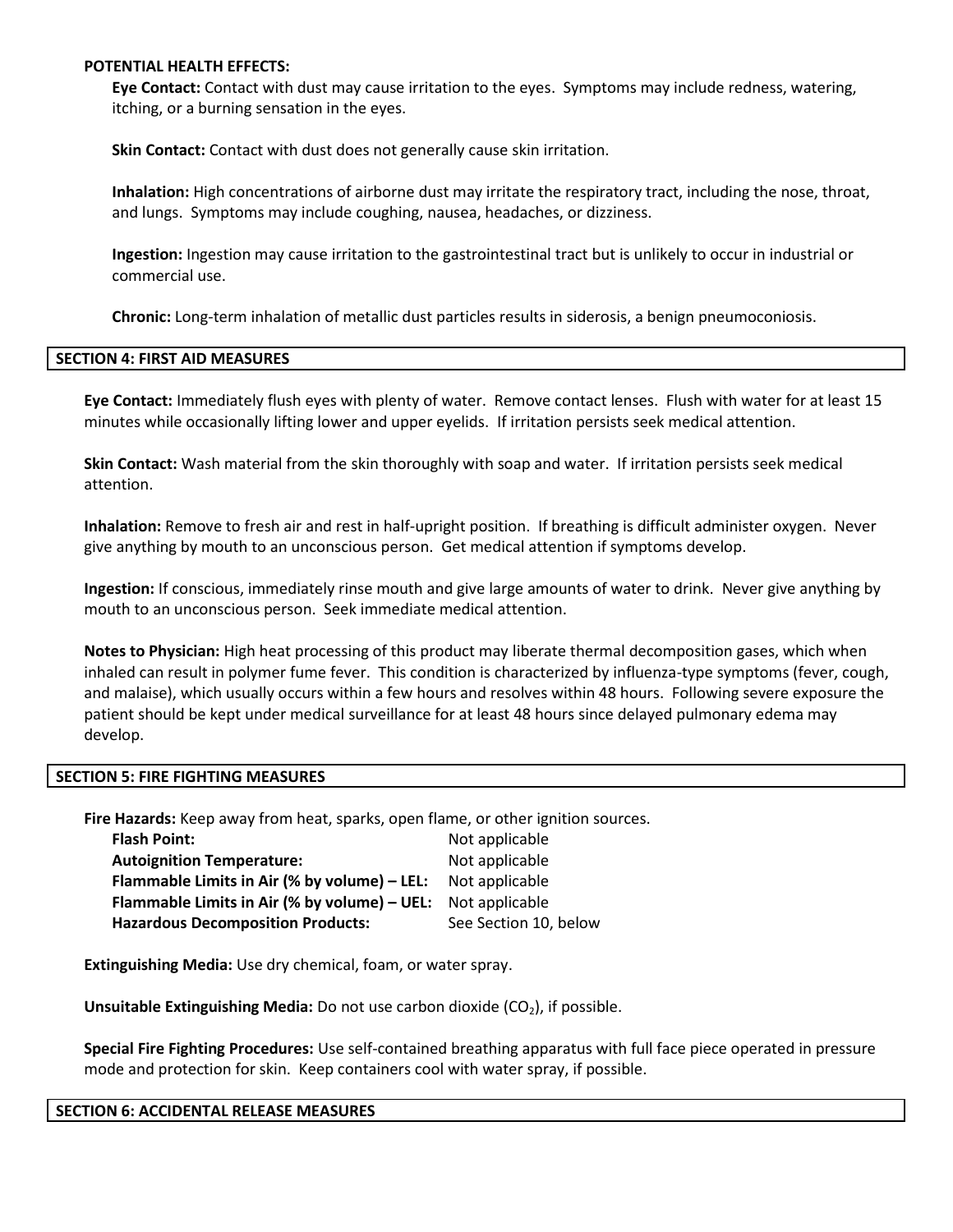

**Containment Techniques:** Solid material is generally not a spill concern; however, dust particles from this material may be applicable to spill containment. Restrict area where spill occurred. Tarp spilled material if outdoors to prevent wind dispersion of particles until clean-up can occur.

**Environmental Protection:** Do not discharge particles into drains/surface waters/groundwater.

**Methods for Cleaning-up:** Refer to Section 8, below, for exposure controls. Restrict area and ensure adequate ventilation. Dampen and gently sweep spilled material. Mechanically pick up dampened material and dispose of. Mop or wipe residual from surface using water.

### **SECTION 7: HANDLING AND STORAGE**

**Handling:** Use proper personal protective equipment when handling (See Section 8, below). Avoid formation and inhalation of dust particles. Do not eat, drink, or smoke when using this product. Use only in a well-ventilated area. Wash thoroughly with soap and water after handling.

**Storage:** Store in a cool, dry, well-ventilated area away from heat, sparks, open flames, or other sources of ignition.

### **SECTION 8: EXPOSURE CONTROLS/PERSONAL PROTECTION**

### **Personal Protective Equipment (PPE):**

**Eyes and Face:** Use tightly-fitting safety goggles when dust and thermal decomposition gases may be present.

**Skin:** Use nitrile rubber gloves on hands and wear additional impervious clothing as appropriate to protect skin.

**Respiratory:** In the event that overexposure cannot be avoided, a full-face respirator with cartridges approved by NIOSH when dust exposure levels are known to be within the unit's capability. Use a positive-pressure, airsupplied respirator if exposure levels are not known or where purifying respirators may not provide adequate protection for thermal decomposition products.

**Engineering Controls:** Provide local exhaust ventilation in processes to capture dust or thermal decomposition gases at their source.

# **SECTION 9: PHYSICAL AND CHEMICAL PROPERTIES**

| <b>Physical Appearance:</b> | Solid                 |
|-----------------------------|-----------------------|
| Color:                      | Metallic Gray         |
| Odor:                       | Characteristic Rubber |
| Solubility:                 | Insoluble             |
| <b>Specific Gravity:</b>    | 3.1                   |
| pH:                         | Not applicable        |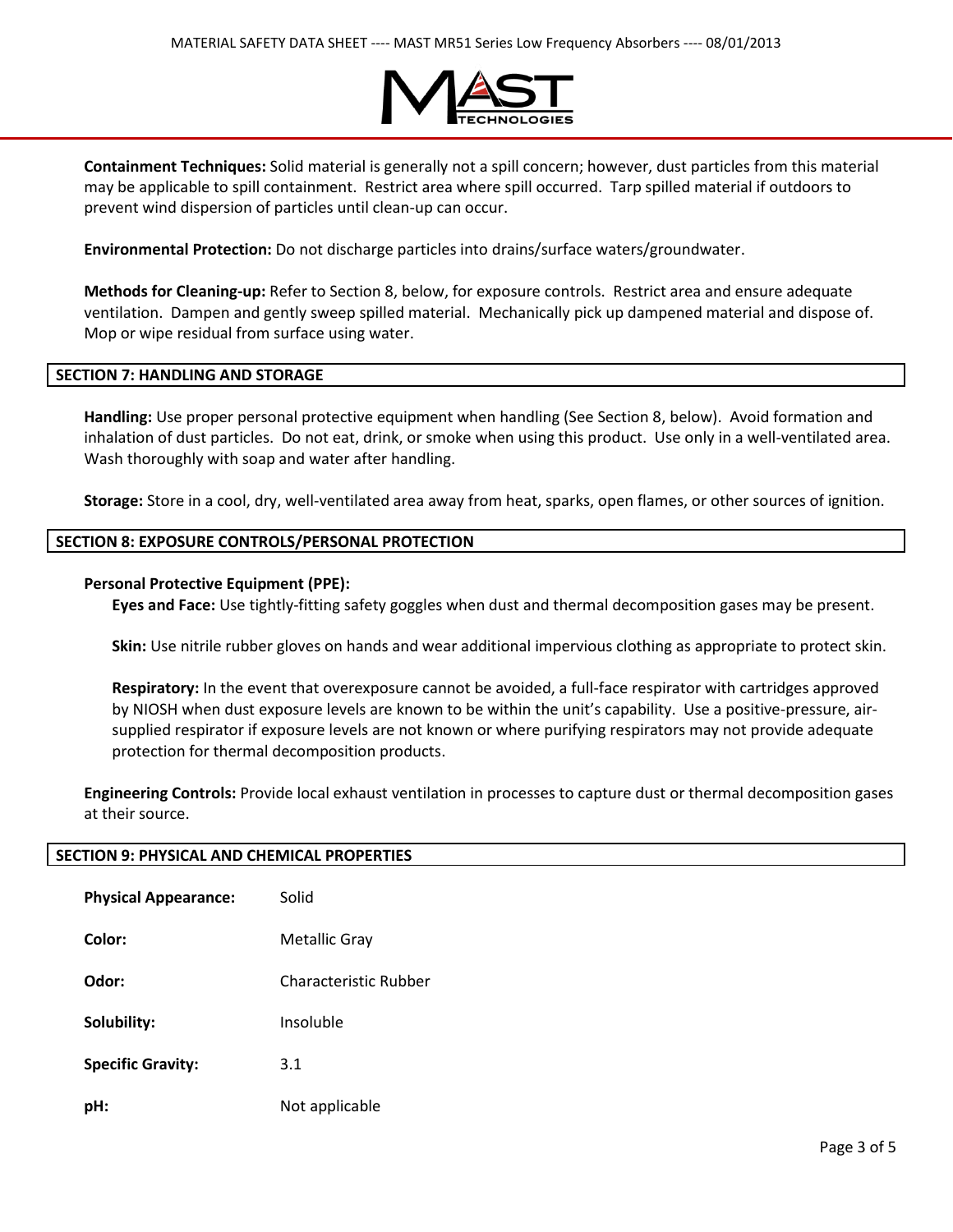| <b>Boiling Range:</b>    | Not applicable          |
|--------------------------|-------------------------|
| <b>Vapor Density:</b>    | Not applicable          |
| <b>Evaporation Rate:</b> | Not applicable          |
| <b>Melting Point:</b>    | $^{\sim}$ 120°C (250°F) |

# **SECTION 10: STABILITY AND REACTIVITY DATA**

**Stability:** This product is stable under ordinary conditions of use and storage.

**Conditions to Avoid:** Avoid storage under heat and by flames, ignition sources and incompatibles. Avoid exposure to temperatures above 250°C.

**Incompatibility with Other Materials:** Avoid contact or contamination with strong oxidizers and acids and molten alkali metals.

**Hazardous Decomposition Products:** Thermal breakdown of this product during fire or very high heat conditions may evolve the following hazardous decomposition products: Nitrogen oxides, metal oxides, formaldehyde, silicone dioxide, and carbon oxides.

**Hazardous Polymerization:** Hazardous polymerization will not occur under normal processing.

# **SECTION 11: TOXOLOGICAL INFORMATION**

| <b>Acute Toxicity:</b>      | NIOSH – Selected LD50s & LC50s: No data available<br>ACGIH 2000 - Skin Absorption Designation: No data available           |
|-----------------------------|----------------------------------------------------------------------------------------------------------------------------|
| <b>Chronic Toxicity:</b>    | No data available.                                                                                                         |
| <b>Carcinogenic Status:</b> | IARC Carcinogens: Not listed<br>OSHA - Select Carcinogens: Not listed<br>NTP Eighth Report - Known Carcinogens: Not listed |

### **SECTION 12: ECOLOGICAL INFORMATION**

**Ecolotoxological Information:** Not determined

**Chemical Fate Information:** Not determined

### **SECTION 13: DISPOSAL CONSIDERATIONS**

**Waste Disposal:** Dispose of absorbed material in accordance with all federal, state, and local regulations. Dispose of contaminated water in a contained waste treatment system.

### **SECTION 14: TRANSPORT INFORMATION**

**DOT Classification:** Not regulated

**Air Transportation:** Not regulated